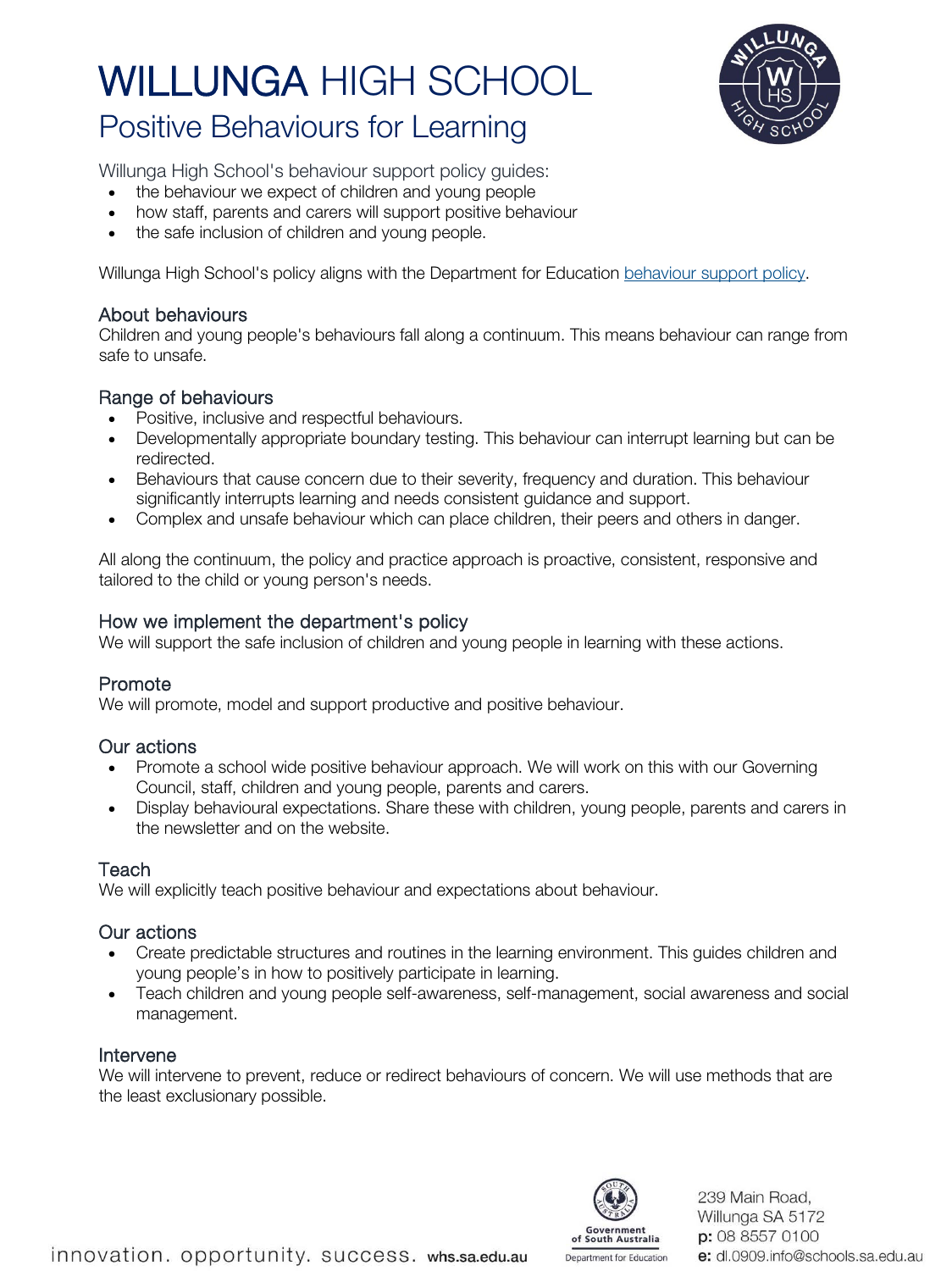# Positive Behaviours for Learning



# Our actions

- Staff use proactive strategies to co-regulate children and young people to prevent behaviours of concern.
- A Reset space is provided for children and young people to use as needed. This space is supervised by an educator and wellbeing support. These staff support children and young people to feel safe and calm and return to their learning environment when they are ready.

# Work with others

We will work with children, their families, professionals and other key adults to understand the environmental, social and family context of a child or young person's behaviour. We will draw on these people to support positive behaviour change.

# Our actions

- Value children and young people's perspectives. Seek their ideas when developing behaviour supports: consulted student voice, governing council and staff.
- Engage children, young people and families to understand possible reasons for behaviour: at Willunga High School we use case management and restorative practices
- Use case management and Team Around the Child approaches to coordinate, assess, plan, monitor and review behaviour interventions.: referral to Doctor on Campus (DOC) program, school employed Youth Workers and external service providers.

# Respond

We will respond to behaviour visibly and fairly. Responses will help grow confidence and trust.

# Our actions

- Tell those who raise behaviour concerns about the process to respond to the concern. Do this without disclosing personal information of the parties involved.
- Investigate concerns about behavioural incidents. Understand the nature of the incident and the experience of the incident by those involved.
- Apply accepted and evidence-based behaviour responses. Tailor to children or young people's circumstances. Take special measures for children with disability or additional needs, children in care and Aboriginal children.
- Document planned behaviour support responses in Behaviour Support Plans, Safety and Risk Management Plans, and Safety and Support Plans.

# Repair and restore relationships

We will repair and restore relationships harmed by behaviours of concern.

# Our actions

- Children and young people who have acted inappropriately recognise the impact of their actions. They have the chance to apologise and express remorse. They have the chance to repair and restore relationships when appropriate, safe and consented to by all parties.
- Implement restorative approaches. This includes the Method of Shared Concern or Support Group Method when appropriate.

# Create safety and wellbeing

We will create safety and wellbeing for people involved in behaviour incidents.



239 Main Road. Willunga SA 5172 p: 08 8557 0100 e: dl.0909.info@schools.sa.edu.au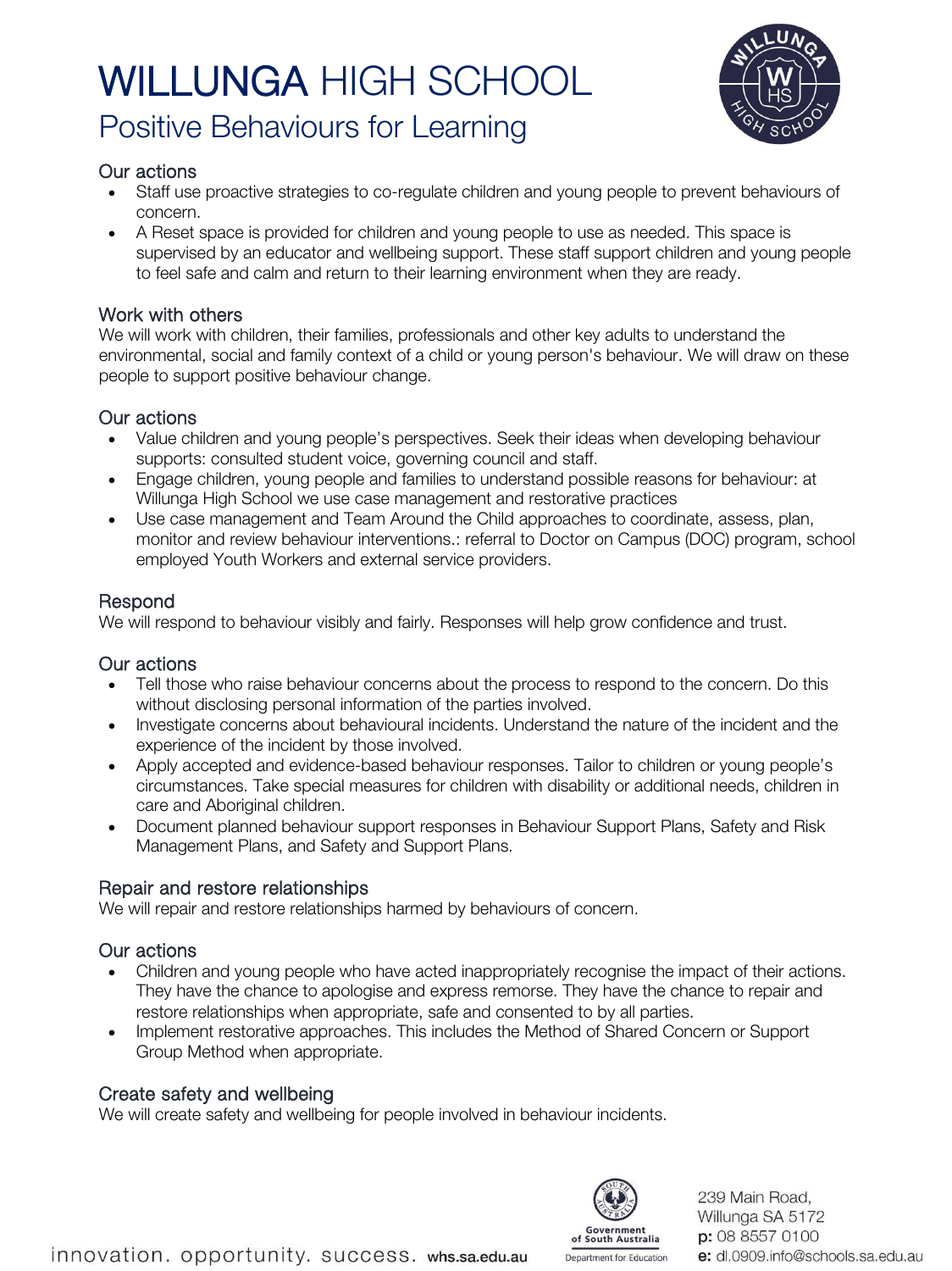

# Positive Behaviours for Learning

# Our actions

- Provide strategies to reduce the risk of harm to children, young people and staff following behavioural incidents.
- Use suspension as a last resort strategy if immediate safety is required.
- Refer children, young people, staff and others who have been harmed by unsafe behaviours to counselling or other support.
- Engage department supports when responding to serious incidents. For example the Social Work Incident Support Service. Responses might include telling parents and carers of those involved in or effected by the behaviour.

# Behaviours of concern

Behaviours of concern:

- are challenging, complex or unsafe behaviours
- are more serious, happen more often or last a long time
- significantly interrupt learning for the child or others
- could put the child or others in danger
- need consistent guidance and support.

Behaviours that disrupt learning or safety will always receive a response that considers:

- the needs of the child or young person with behaviours of concern
- other people's rights to learning and safety.

# How we respond to behaviours of concern

At Willunga High School we use specific responses to behaviours of concern.

# Educator responses

- Provide quality differentiated teaching practice. This is a way to meet each child and young person's learning styles and needs. For example, the teacher plans ahead to clearly teach values and safe and inclusive behaviours.
- Create plans that support positive behaviour change. Partner with parents, carers and others to do this.
- Explicitly teach positive behaviours for learning with one strategy being interoception skills. Support students to self regulate using an interoception space, interoception activities, or both.
- Provide time and space for students to self-regulate with appropriate support and supervision. This might include sitting quietly, talking quietly, doing calming activities (for example breathing and yoga) or physical activity (for example running, shooting hoops or bouncing a ball).
- Interrupt behaviours of concern. Name and describe behaviours to help students understand what they are doing that is problematic. Redirect students to the preferred behaviour. Support students to develop and practice the skills required to maintain the preferred behaviour.
- Teachers proactively reinforce positive behaviours for learning through the use of Consistent Predictable Routines (CPRs), verbal praise and constructive feedback .

# Leader responses

- Monitor behaviour. Act on any reports about behaviour of concern. This includes incidents that happen out of hours or off-site that impact relationships at Willunga High School.
- Consider the use of suspension and exclusion from school to support safety. This is after we consider all other options to reduce danger.
- Report criminal offences to the police.



239 Main Road. Willunga SA 5172 p: 08 8557 0100 e: dl.0909.info@schools.sa.edu.au